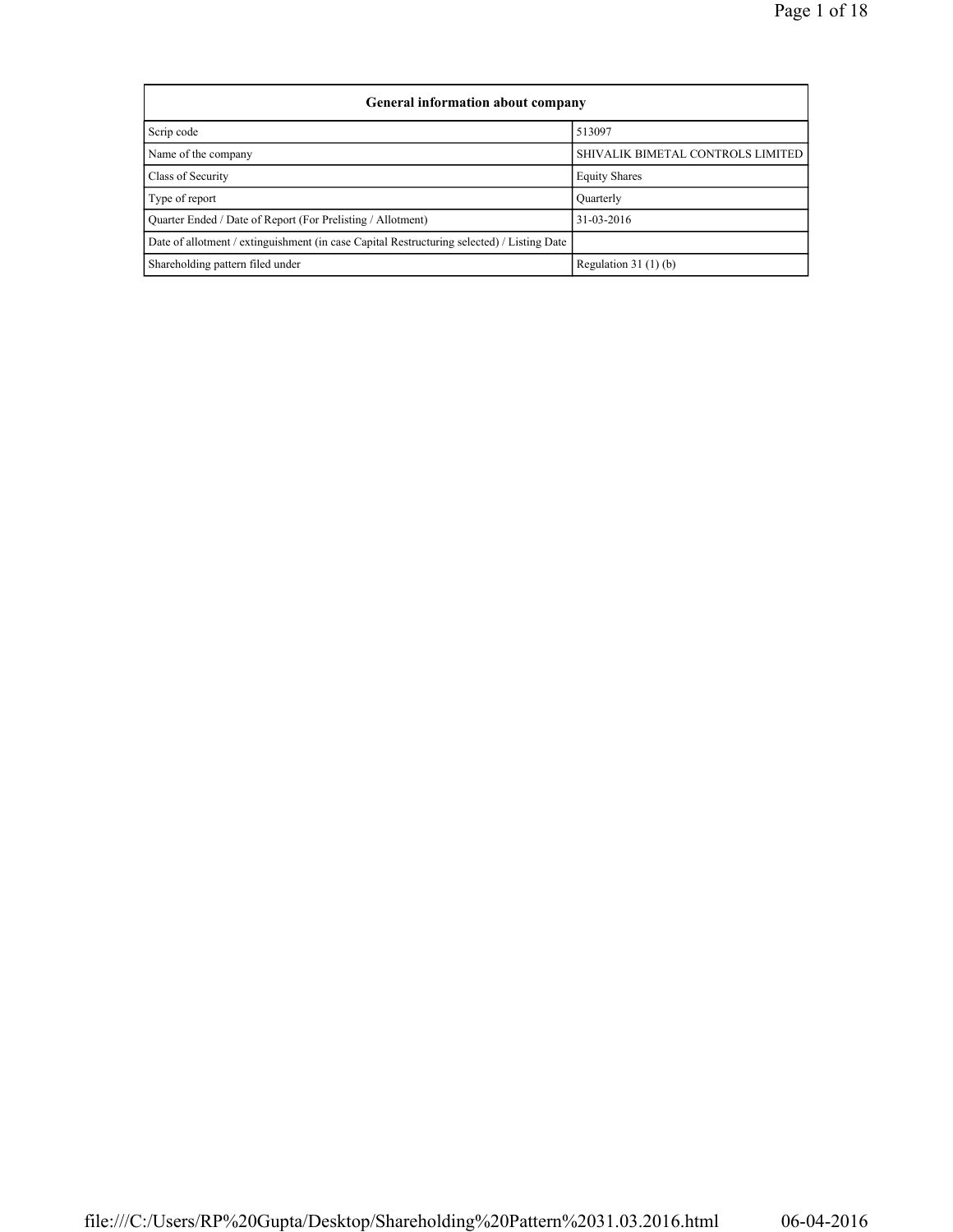| Sr. No. | <b>Particular</b>                                                                      | Yes/No         |
|---------|----------------------------------------------------------------------------------------|----------------|
|         | Whether the Listed Entity has issued any partly paid up shares?                        | N <sub>0</sub> |
|         | Whether the Listed Entity has issued any Convertible Securities?                       | No.            |
|         | Whether the Listed Entity has issued any Warrants?                                     | N <sub>0</sub> |
|         | Whether the Listed Entity has any shares against which depository receipts are issued? | No.            |
|         | Whether the Listed Entity has any shares in locked-in?                                 | N <sub>0</sub> |
| 6       | Whether any shares held by promoters are pledge or otherwise encumbered?               | N <sub>0</sub> |
|         | Whether company has equity shares with differential voting rights?                     | N <sub>0</sub> |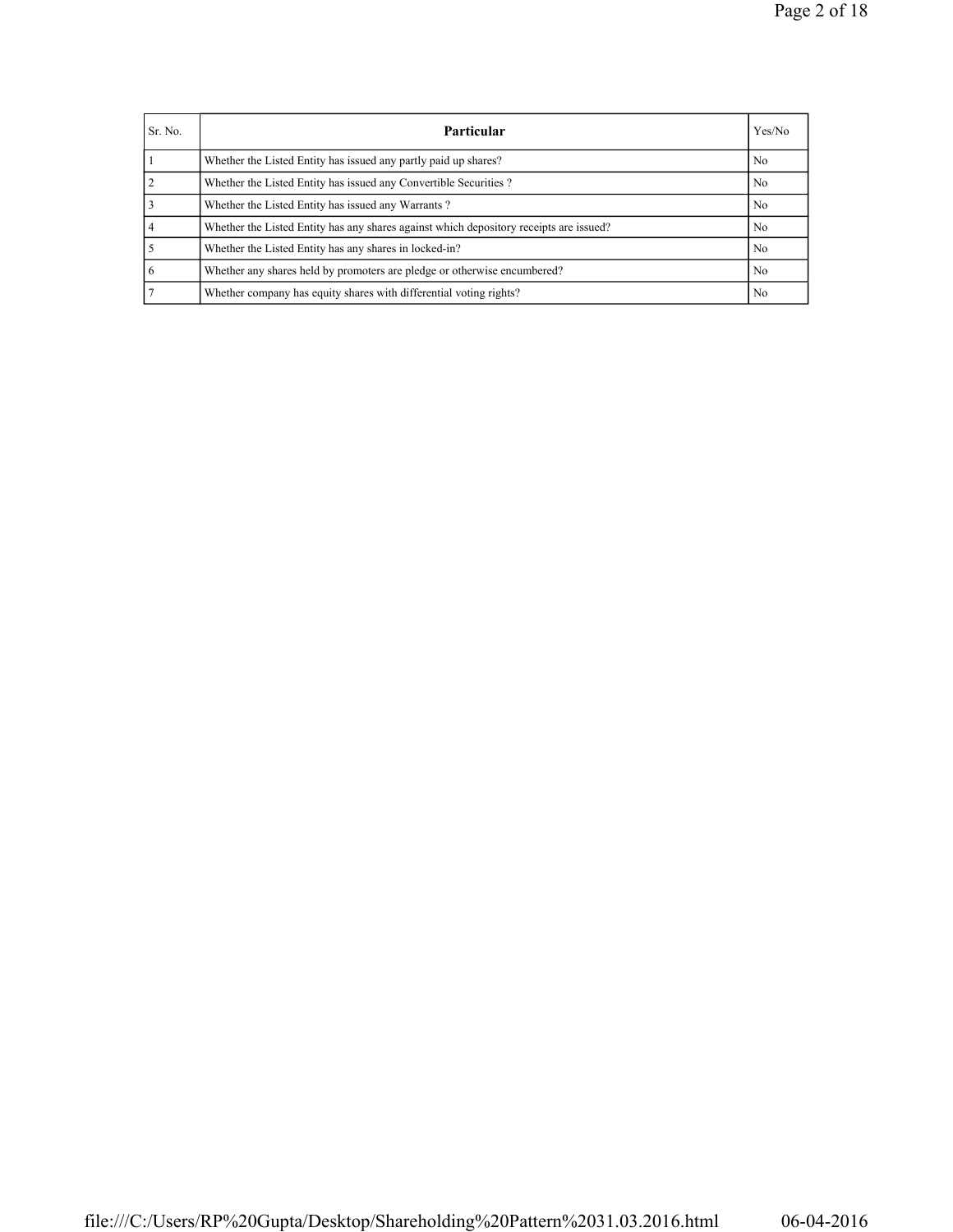|                 |                                           |                         |                         |                           |                          |                              | Table I - Summary Statement holding of specified securities |                           |               |                                      |                     |
|-----------------|-------------------------------------------|-------------------------|-------------------------|---------------------------|--------------------------|------------------------------|-------------------------------------------------------------|---------------------------|---------------|--------------------------------------|---------------------|
|                 |                                           |                         | No. of                  | No. Of<br>Partly<br>paid- | No. Of<br>shares         | Total nos.                   | Shareholding<br>as a % of total<br>no. of shares            | class of securities (IX)  |               | Number of Voting Rights held in each |                     |
| Category<br>(1) | Category of<br>shareholder                | Nos. Of<br>shareholders | fully paid<br>up equity | up<br>equity              | underlying<br>Depository | shares<br>held (VII)         | (calculated as<br>per SCRR,                                 | No of Voting (XIV) Rights |               |                                      | Total as a          |
|                 | (II)                                      | (III)                   | shares<br>held $(IV)$   | shares<br>held<br>(V)     | Receipts<br>(VI)         | $= (IV) +$<br>$(V)$ + $(VI)$ | 1957) (VIII) As<br>$a\%$ of<br>$(A+B+C2)$                   | Class eg:<br>X            | Class<br>eg:y | Total                                | $%$ of<br>$(A+B+C)$ |
| (A)             | Promoter &<br>Promoter<br>Group           | 19                      | 11882134                |                           |                          | 11882134                     | 61.88                                                       | 11882134                  |               | 11882134                             | 61.88               |
| (B)             | Public                                    | 5013                    | 7319266                 |                           |                          | 7319266                      | 38.12                                                       | 7319266                   |               | 7319266                              | 38.12               |
| (C)             | Non<br>Promoter-<br>Non Public            |                         |                         |                           |                          |                              |                                                             |                           |               |                                      |                     |
| (C1)            | <b>Shares</b><br>underlying<br><b>DRs</b> |                         |                         |                           |                          |                              |                                                             |                           |               |                                      |                     |
| (C2)            | Shares held<br>by<br>Employee<br>Trusts   |                         |                         |                           |                          |                              |                                                             |                           |               |                                      |                     |
|                 | Total                                     | 5032                    | 19201400                |                           |                          | 19201400                     |                                                             | 19201400                  |               | 19201400 100                         |                     |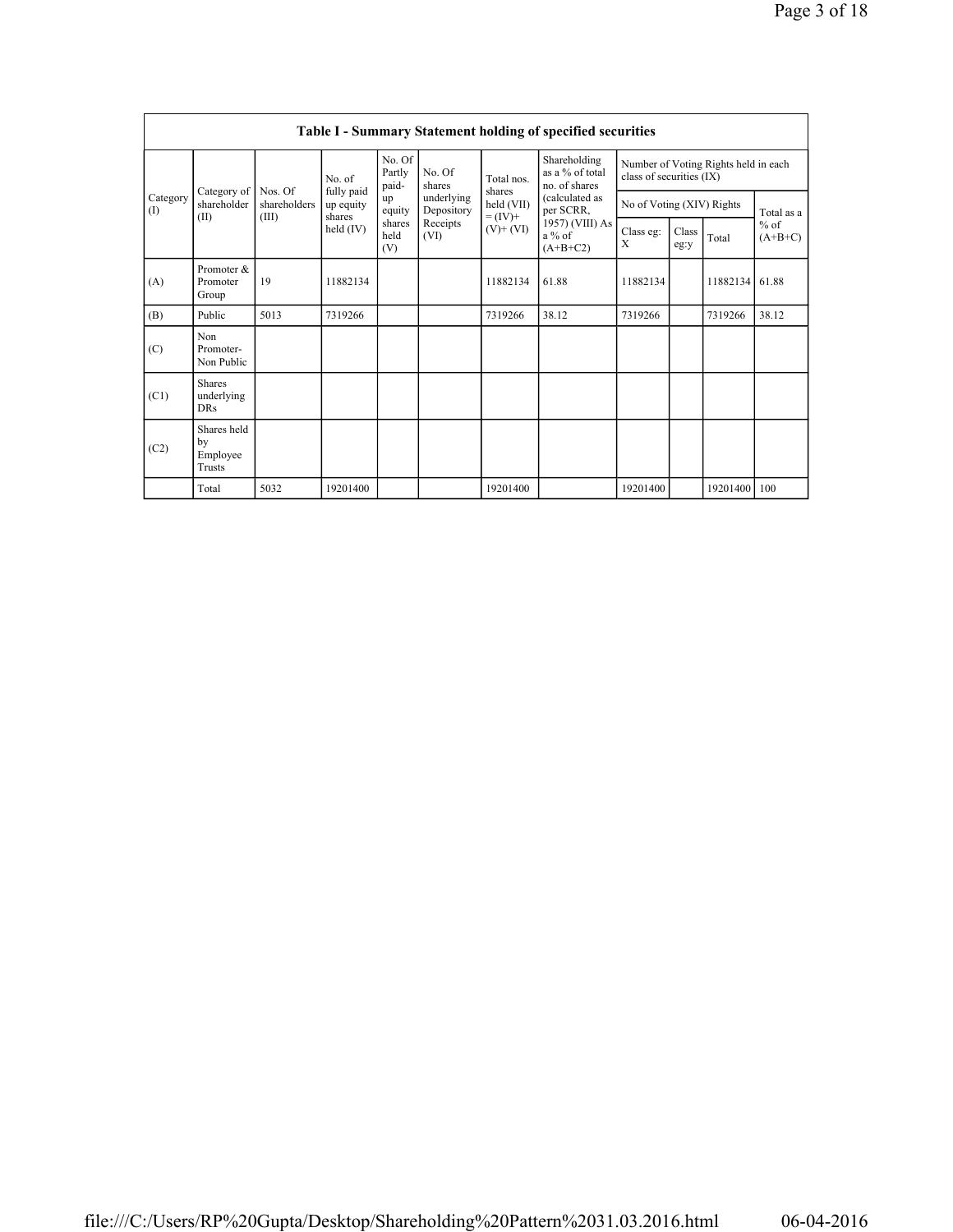|                 |                                                |                                            |                    |                                                                             | Table I - Summary Statement holding of specified securities                                                |            |                                                      |                         |                                                    |                                       |
|-----------------|------------------------------------------------|--------------------------------------------|--------------------|-----------------------------------------------------------------------------|------------------------------------------------------------------------------------------------------------|------------|------------------------------------------------------|-------------------------|----------------------------------------------------|---------------------------------------|
| Category<br>(1) | Category of<br>shareholder                     | No. Of Shares<br>Underlying<br>Outstanding | No. Of<br>Warrants | No. Of Shares<br>Underlying<br>Outstanding<br>convertible<br>securities and | Shareholding, as a<br>% assuming full<br>conversion of<br>convertible<br>securities (as a<br>percentage of |            | Number of<br>Locked in<br>shares (XII)               | <b>Shares</b><br>(XIII) | Number of<br>pledged or<br>otherwise<br>encumbered | Number of<br>equity shares<br>held in |
|                 | (II)                                           | convertible<br>securities $(X)$            | $(X_i)$            | No. Of<br>Warrants (Xi)<br>(a)                                              | diluted share<br>capital) $(XI) = (VII)$<br>$+(X)$ As a % of<br>$(A+B+C2)$                                 | No.<br>(a) | As a $%$<br>of total<br><b>Shares</b><br>held<br>(b) | No.<br>(a)              | As a %<br>of total<br><b>Shares</b><br>held(b)     | dematerialized<br>form $(XIV)$        |
| (A)             | Promoter &<br>Promoter<br>Group                |                                            |                    |                                                                             | 61.88                                                                                                      |            |                                                      |                         |                                                    | 11882134                              |
| (B)             | Public                                         |                                            |                    |                                                                             | 38.12                                                                                                      |            |                                                      |                         |                                                    | 6429465                               |
| (C)             | N <sub>on</sub><br>Promoter-<br>Non Public     |                                            |                    |                                                                             |                                                                                                            |            |                                                      |                         |                                                    |                                       |
| (C1)            | <b>Shares</b><br>underlying<br><b>DRs</b>      |                                            |                    |                                                                             |                                                                                                            |            |                                                      |                         |                                                    |                                       |
| (C2)            | Shares held<br>by<br>Employee<br><b>Trusts</b> |                                            |                    |                                                                             |                                                                                                            |            |                                                      |                         |                                                    |                                       |
|                 | Total                                          |                                            |                    |                                                                             |                                                                                                            |            |                                                      |                         |                                                    | 18311599                              |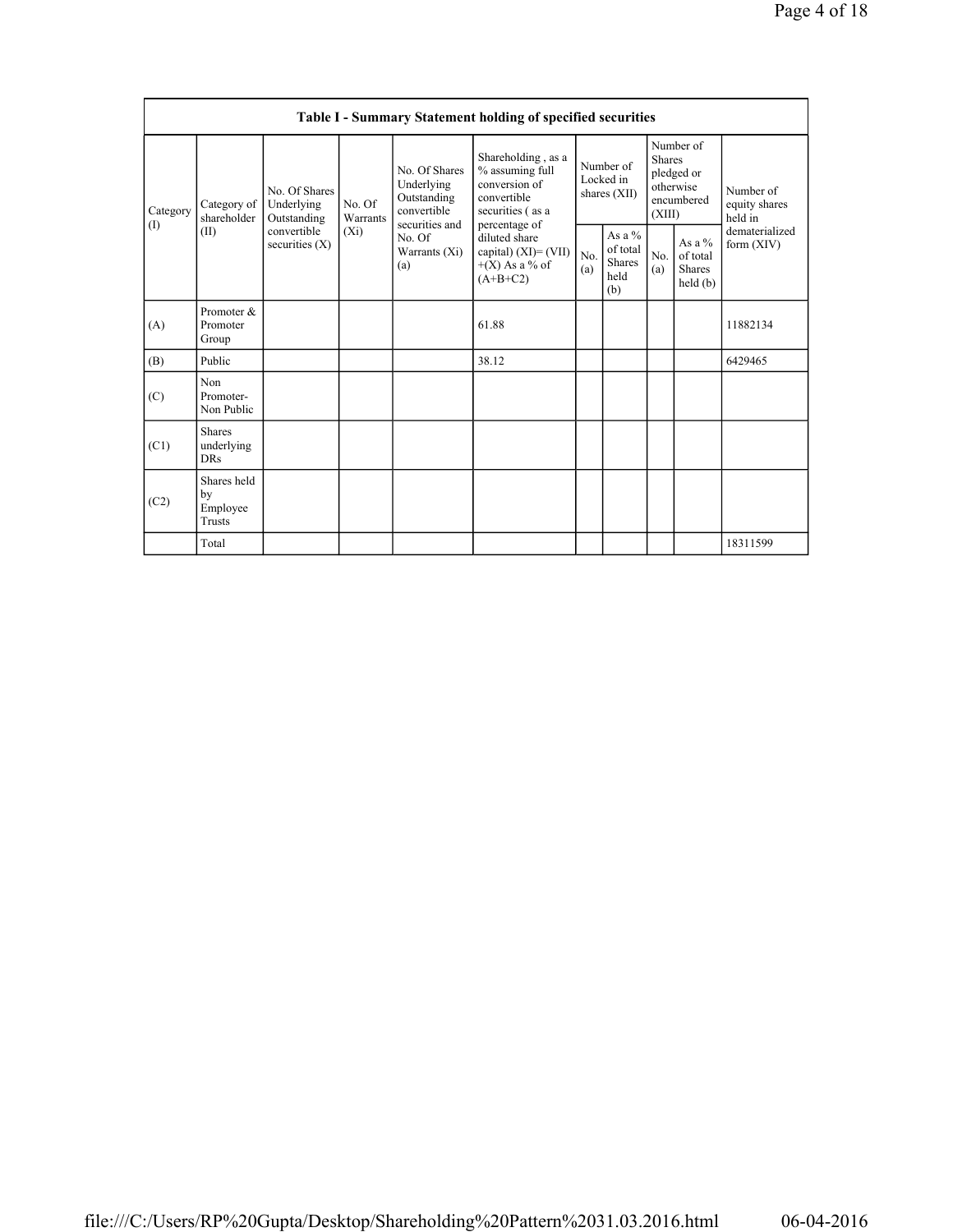|                                                                                      |                                  |                                                  |                                         |                                              |                                                  |                                                       |                                        |                          |                                 |                                   | Page 5 of 18 |
|--------------------------------------------------------------------------------------|----------------------------------|--------------------------------------------------|-----------------------------------------|----------------------------------------------|--------------------------------------------------|-------------------------------------------------------|----------------------------------------|--------------------------|---------------------------------|-----------------------------------|--------------|
|                                                                                      |                                  |                                                  |                                         |                                              |                                                  |                                                       |                                        |                          |                                 |                                   |              |
| Table II - Statement showing shareholding pattern of the Promoter and Promoter Group |                                  |                                                  |                                         |                                              |                                                  |                                                       |                                        |                          |                                 |                                   |              |
|                                                                                      |                                  | No. of                                           | No.<br>Of<br>Partly                     | No. Of<br>shares                             | Total nos.                                       | Shareholding<br>as a $%$ of<br>total no. of<br>shares | each class of securities (IX)          |                          | Number of Voting Rights held in |                                   |              |
| Category & Name<br>of the<br>Shareholders (I)                                        | Nos. Of<br>shareholders<br>(III) | fully paid<br>up equity<br>shares<br>held $(IV)$ | paid-<br>up<br>equity<br>shares<br>held | underlying<br>Depository<br>Receipts<br>(VI) | shares<br>held (VII)<br>$= (IV) +$<br>$(V)+(VI)$ | (calculated)<br>as per<br>SCRR, 1957)<br>(VIII) As a  | No of Voting (XIV) Rights<br>Class eg: | $Class \vert_{T \cup I}$ |                                 | Total<br>as a $\%$<br>of<br>Total |              |

|                                                                                                |                                                                                                                     |                                  | No. of                            | Partly                | No. Of<br>shares                     | Total nos.                        | total no. of<br>shares               | each class of securities $(1\Lambda)$ |               |              |                           |
|------------------------------------------------------------------------------------------------|---------------------------------------------------------------------------------------------------------------------|----------------------------------|-----------------------------------|-----------------------|--------------------------------------|-----------------------------------|--------------------------------------|---------------------------------------|---------------|--------------|---------------------------|
| Sr.                                                                                            | Category & Name<br>of the<br>Shareholders (I)                                                                       | Nos. Of<br>shareholders<br>(III) | fully paid<br>up equity<br>shares | paid-<br>up<br>equity | underlying<br>Depository<br>Receipts | shares<br>held (VII)<br>$=$ (IV)+ | (calculated<br>as per<br>SCRR, 1957) | No of Voting (XIV) Rights             |               |              | Total<br>as a $%$<br>of   |
|                                                                                                |                                                                                                                     |                                  | held $(IV)$                       | shares<br>held<br>(V) | (VI)                                 | $(V)$ + $(VI)$                    | (VIII) As a<br>$%$ of<br>$(A+B+C2)$  | Class eg:<br>Χ                        | Class<br>eg:y | Total        | Total<br>Voting<br>rights |
| A                                                                                              | Table II - Statement showing shareholding pattern of the Promoter and Promoter Group                                |                                  |                                   |                       |                                      |                                   |                                      |                                       |               |              |                           |
| (1)                                                                                            | Indian                                                                                                              |                                  |                                   |                       |                                      |                                   |                                      |                                       |               |              |                           |
| (a)                                                                                            | Individuals/Hindu<br>undivided Family                                                                               | 13                               | 3929000                           |                       |                                      | 3929000                           | 20.46                                | 3929000                               |               | 3929000      | 20.46                     |
| (d)                                                                                            | Any Other<br>(specify)                                                                                              | 6                                | 7953134                           |                       |                                      | 7953134                           | 41.42                                | 7953134                               |               | 7953134      | 41.42                     |
| Sub-Total<br>(A)(1)                                                                            |                                                                                                                     | 19                               | 11882134                          |                       |                                      | 11882134                          | 61.88                                | 11882134                              |               | 11882134     | 61.88                     |
| (2)                                                                                            | Foreign                                                                                                             |                                  |                                   |                       |                                      |                                   |                                      |                                       |               |              |                           |
| Total<br>Shareholding<br>of Promoter<br>and<br>Promoter<br>Group $(A)=$<br>$(A)(1)+(A)$<br>(2) |                                                                                                                     | 19                               | 11882134                          |                       |                                      | 11882134                          | 61.88                                | 11882134                              |               | 11882134     | 61.88                     |
| B                                                                                              | Table III - Statement showing shareholding pattern of the Public shareholder                                        |                                  |                                   |                       |                                      |                                   |                                      |                                       |               |              |                           |
| (1)                                                                                            | Institutions                                                                                                        |                                  |                                   |                       |                                      |                                   |                                      |                                       |               |              |                           |
| (f)                                                                                            | Financial<br>Institutions/<br><b>Banks</b>                                                                          | $\mathbf{1}$                     | 1000                              |                       |                                      | 1000                              | 0.01                                 | 1000                                  |               | 1000         | 0.01                      |
| Sub-Total<br>(B)(1)                                                                            |                                                                                                                     | 1                                | 1000                              |                       |                                      | 1000                              | 0.01                                 | 1000                                  |               | 1000         | 0.01                      |
| (3)                                                                                            | Non-institutions                                                                                                    |                                  |                                   |                       |                                      |                                   |                                      |                                       |               |              |                           |
| (a(i))                                                                                         | Individuals -<br>i.Individual<br>shareholders<br>holding nominal<br>share capital up to<br>Rs. 2 lakhs.             | 4849                             | 6291617                           |                       |                                      | 6291617                           | 32.77                                | 6291617                               |               | 6291617      | 32.77                     |
| (a(ii))                                                                                        | Individuals - ii.<br>Individual<br>shareholders<br>holding nominal<br>share capital in<br>excess of Rs. 2<br>lakhs. | 3                                | 499491                            |                       |                                      | 499491                            | 2.6                                  | 499491                                |               | 499491       | 2.6                       |
| (e)                                                                                            | Any Other<br>(specify)                                                                                              | 160                              | 527158                            |                       |                                      | 527158                            | 2.75                                 | 527158                                |               | 527158       | 2.75                      |
| Sub-Total<br>(B)(3)                                                                            |                                                                                                                     | 5012                             | 7318266                           |                       |                                      | 7318266                           | 38.11                                | 7318266                               |               | 7318266      | 38.11                     |
| <b>Total Public</b><br>Shareholding<br>$(B)= (B)(1) +$<br>$(B)(2)+(B)$<br>(3)                  |                                                                                                                     | 5013                             | 7319266                           |                       |                                      | 7319266                           | 38.12                                | 7319266                               |               | 7319266      | 38.12                     |
| $\mathbf C$                                                                                    | Table IV - Statement showing shareholding pattern of the Non Promoter- Non Public shareholder                       |                                  |                                   |                       |                                      |                                   |                                      |                                       |               |              |                           |
| Total<br>$(A+B+C2)$                                                                            |                                                                                                                     | 5032                             | 19201400                          |                       |                                      | 19201400                          | 100                                  | 19201400                              |               | 19201400     | 100                       |
| Total<br>$(A+B+C)$                                                                             |                                                                                                                     | 5032                             | 19201400                          |                       |                                      | 19201400                          |                                      | 19201400                              |               | 19201400 100 |                           |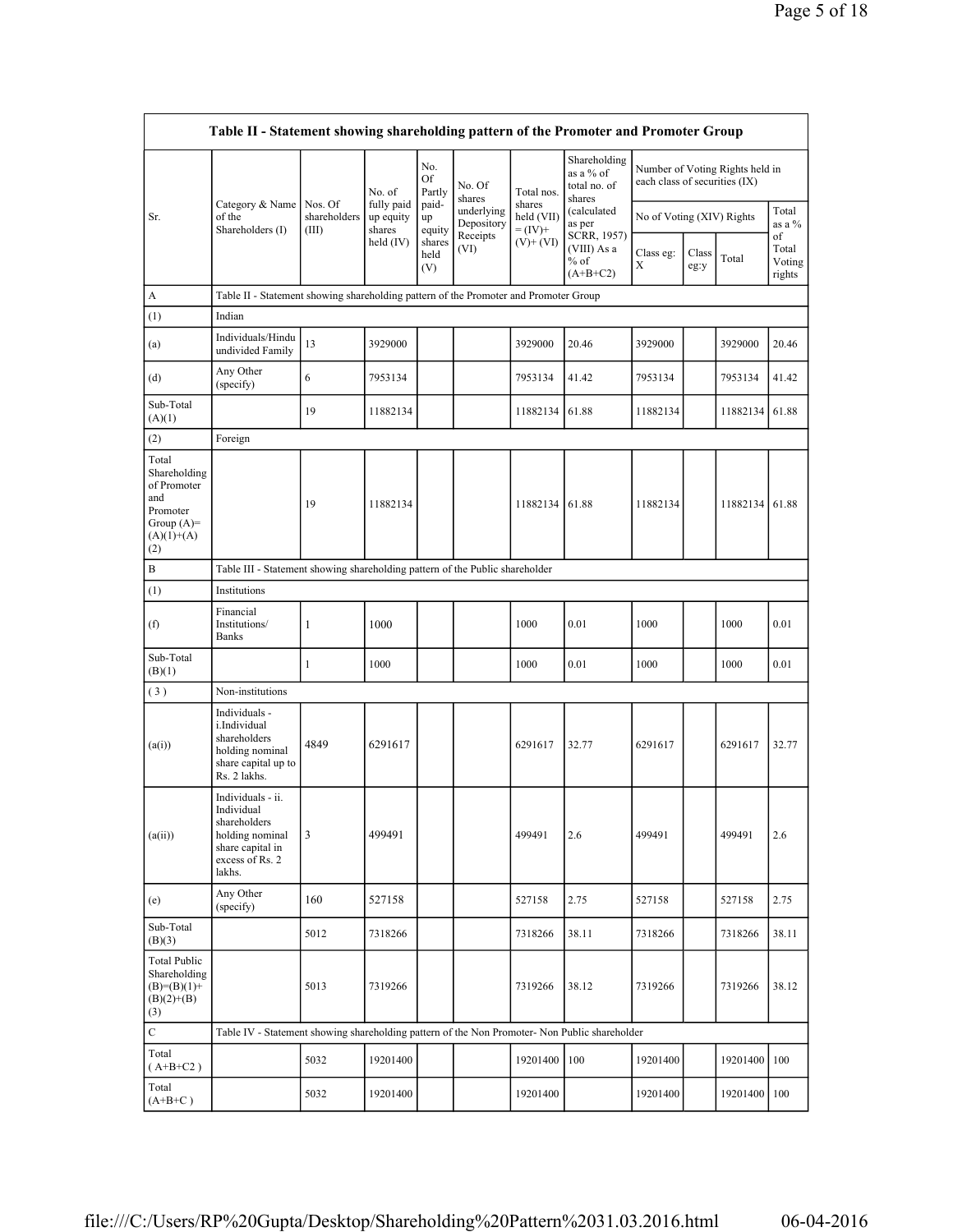|                                                                                       |                                                           |                               |                                                                             | Table II - Statement showing shareholding pattern of the Promoter and Promoter Group                    |            |                                                  |                  |                                                    |                                                         |
|---------------------------------------------------------------------------------------|-----------------------------------------------------------|-------------------------------|-----------------------------------------------------------------------------|---------------------------------------------------------------------------------------------------------|------------|--------------------------------------------------|------------------|----------------------------------------------------|---------------------------------------------------------|
| Sr.                                                                                   | No. Of Shares<br>Underlying<br>Outstanding<br>convertible | No. Of<br>Warrants<br>$(X_i)$ | No. Of Shares<br>Underlying<br>Outstanding<br>convertible<br>securities and | Shareholding, as a %<br>assuming full<br>conversion of<br>convertible securities<br>(as a percentage of |            | Number of<br>Locked in<br>shares (XII)           | Shares<br>(XIII) | Number of<br>pledged or<br>otherwise<br>encumbered | Number of<br>equity shares<br>held in<br>dematerialized |
|                                                                                       | securities $(X)$                                          |                               | No. Of<br>Warrants (Xi)<br>(a)                                              | diluted share capital)<br>$(XI) = (VII)+(X) As a$<br>% of $(A+B+C2)$                                    | No.<br>(a) | As a $%$<br>of total<br><b>Shares</b><br>held(b) | No.<br>(a)       | As a $%$<br>of total<br><b>Shares</b><br>held (b)  | form $(XIV)$                                            |
| A                                                                                     |                                                           |                               |                                                                             | Table II - Statement showing shareholding pattern of the Promoter and Promoter Group                    |            |                                                  |                  |                                                    |                                                         |
| (1)                                                                                   | Indian                                                    |                               |                                                                             |                                                                                                         |            |                                                  |                  |                                                    |                                                         |
| (a)                                                                                   |                                                           |                               |                                                                             | 20.46                                                                                                   |            |                                                  |                  |                                                    | 3929000                                                 |
| (d)                                                                                   |                                                           |                               |                                                                             | 41.42                                                                                                   |            |                                                  |                  |                                                    | 7953134                                                 |
| Sub-Total (A)<br>(1)                                                                  |                                                           |                               |                                                                             | 61.88                                                                                                   |            |                                                  |                  |                                                    | 11882134                                                |
| (2)                                                                                   | Foreign                                                   |                               |                                                                             |                                                                                                         |            |                                                  |                  |                                                    |                                                         |
| Total<br>Shareholding of<br>Promoter and<br>Promoter Group<br>$(A)=(A)(1)+(A)$<br>(2) |                                                           |                               |                                                                             | 61.88                                                                                                   |            |                                                  |                  |                                                    | 11882134                                                |
| B                                                                                     |                                                           |                               |                                                                             | Table III - Statement showing shareholding pattern of the Public shareholder                            |            |                                                  |                  |                                                    |                                                         |
| (1)                                                                                   | Institutions                                              |                               |                                                                             |                                                                                                         |            |                                                  |                  |                                                    |                                                         |
| (f)                                                                                   |                                                           |                               |                                                                             | 0.01                                                                                                    |            |                                                  |                  |                                                    | 1000                                                    |
| Sub-Total (B)<br>(1)                                                                  |                                                           |                               |                                                                             | 0.01                                                                                                    |            |                                                  |                  |                                                    | 1000                                                    |
| (3)                                                                                   | Non-institutions                                          |                               |                                                                             |                                                                                                         |            |                                                  |                  |                                                    |                                                         |
| (a(i))                                                                                |                                                           |                               |                                                                             | 32.77                                                                                                   |            |                                                  |                  |                                                    | 5406817                                                 |
| (a(ii))                                                                               |                                                           |                               |                                                                             | 2.6                                                                                                     |            |                                                  |                  |                                                    | 499491                                                  |
| (e)                                                                                   |                                                           |                               |                                                                             | 2.75                                                                                                    |            |                                                  |                  |                                                    | 522157                                                  |
| Sub-Total $(B)$<br>(3)                                                                |                                                           |                               |                                                                             | 38.11                                                                                                   |            |                                                  |                  |                                                    | 6428465                                                 |
| <b>Total Public</b><br>Shareholding<br>$(B)= (B)(1)+(B)$<br>$(2)+(B)(3)$              |                                                           |                               |                                                                             | 38.12                                                                                                   |            |                                                  |                  |                                                    | 6429465                                                 |
| $\mathcal{C}$                                                                         |                                                           |                               |                                                                             | Table IV - Statement showing shareholding pattern of the Non Promoter- Non Public shareholder           |            |                                                  |                  |                                                    |                                                         |
| Total<br>$(A+B+C2)$                                                                   |                                                           |                               |                                                                             | 100                                                                                                     |            |                                                  |                  |                                                    | 18311599                                                |
| Total $(A+B+C)$                                                                       |                                                           |                               |                                                                             |                                                                                                         |            |                                                  |                  |                                                    | 18311599                                                |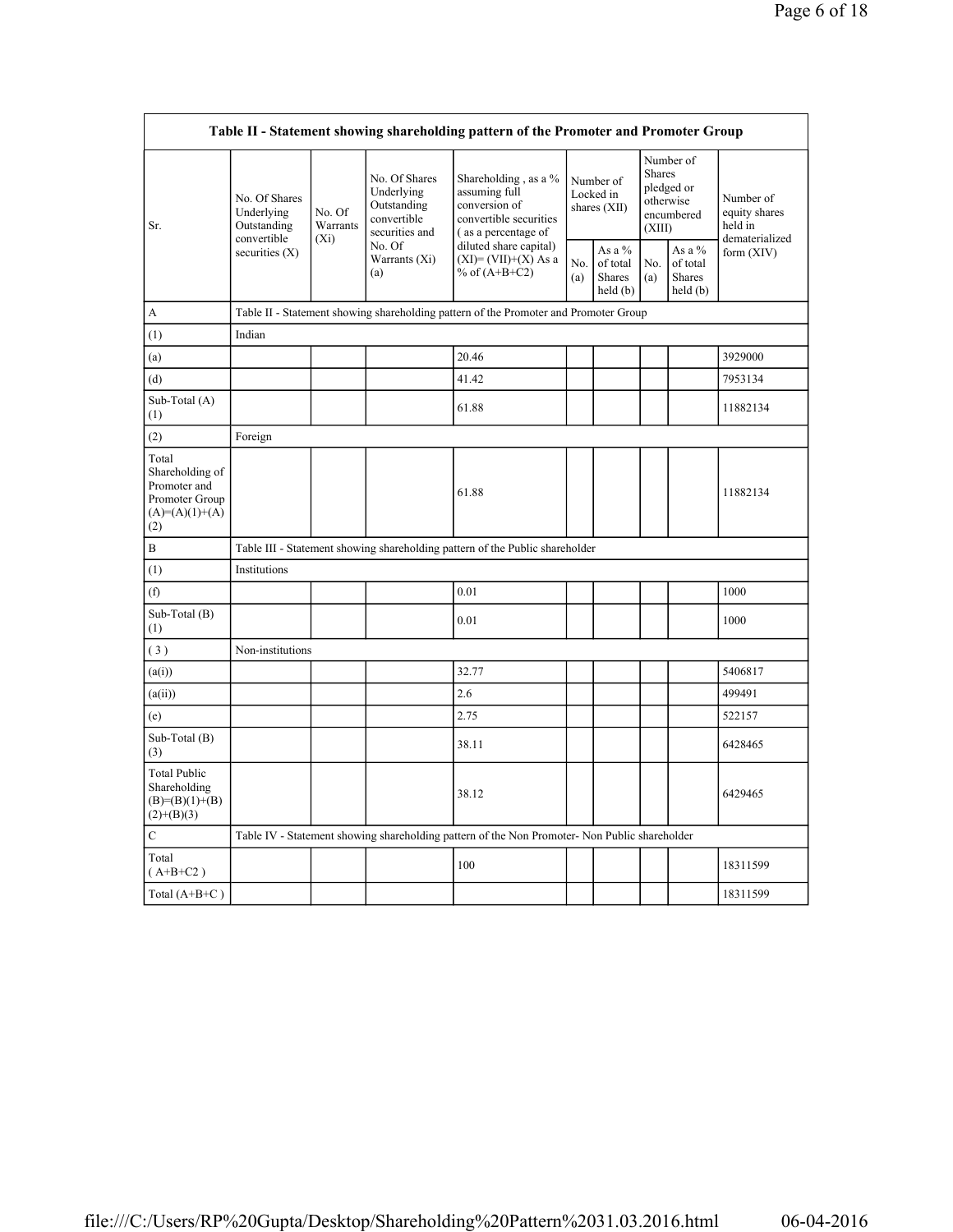| Searial No.                                                                                                                                                                                   | 1                                                 | $\overline{2}$                                                | 3                                        | $\overline{4}$                                | 5                       | 6                                             | 7                                                    |
|-----------------------------------------------------------------------------------------------------------------------------------------------------------------------------------------------|---------------------------------------------------|---------------------------------------------------------------|------------------------------------------|-----------------------------------------------|-------------------------|-----------------------------------------------|------------------------------------------------------|
| Name of the<br>Shareholders (I)                                                                                                                                                               | <b>NARINDER</b><br><b>SINGH</b><br><b>GHUMMAN</b> | <b>MANJIT</b><br><b>KAUR</b>                                  | JASPAL<br><b>SINGH</b><br><b>DHILLON</b> | TEJINDERJEET<br><b>KAUR</b><br><b>GHUMMAN</b> | <b>SARITA</b><br>SANDHU | DEVINDERJEET<br><b>SINGH</b><br><b>SANDHU</b> | <b>SATINDERJEET</b><br><b>SINGH</b><br><b>SANDHU</b> |
| PAN(II)                                                                                                                                                                                       | AAAPG0769L                                        | AAGPK4376B                                                    | AAJPD6381J                               | ABJPG6987C                                    | ABJPS0310F              | ABJPS2761E                                    | ABJPS2763G                                           |
| No. of fully paid<br>up equity shares<br>held $(IV)$                                                                                                                                          | 1465000                                           | 585000                                                        | 2000                                     | 296000                                        | 666000                  | 101000                                        | 288000                                               |
| No. Of Partly<br>paid-up equity<br>shares held (V)                                                                                                                                            |                                                   |                                                               |                                          |                                               |                         |                                               |                                                      |
| No. Of shares<br>underlying<br>Depository<br>Receipts (VI)                                                                                                                                    |                                                   |                                                               |                                          |                                               |                         |                                               |                                                      |
| Total nos.<br>shares held<br>$(VII) = (IV) +$<br>$(V)$ + $(VI)$                                                                                                                               | 1465000                                           | 585000                                                        | 2000                                     | 296000                                        | 666000                  | 101000                                        | 288000                                               |
| Shareholding as<br>a % of total no.<br>of shares<br>(calculated as<br>per SCRR,<br>1957) (VIII) As<br>$a\%$ of<br>$(A+B+C2)$                                                                  | 7.63                                              | 3.05                                                          | 0.01                                     | 1.54                                          | 3.47                    | 0.53                                          | 1.5                                                  |
|                                                                                                                                                                                               |                                                   | Number of Voting Rights held in each class of securities (IX) |                                          |                                               |                         |                                               |                                                      |
| Class eg:X                                                                                                                                                                                    | 1465000                                           | 585000                                                        | 2000                                     | 296000                                        | 666000                  | 101000                                        | 288000                                               |
| Class eg:y                                                                                                                                                                                    |                                                   |                                                               |                                          |                                               |                         |                                               |                                                      |
| Total                                                                                                                                                                                         | 1465000                                           | 585000                                                        | 2000                                     | 296000                                        | 666000                  | 101000                                        | 288000                                               |
| Total as a % of<br><b>Total Voting</b><br>rights                                                                                                                                              | 7.63                                              | 3.05                                                          | 0.01                                     | 1.54                                          | 3.47                    | 0.53                                          | 1.5                                                  |
| No. Of Shares<br>Underlying<br>Outstanding<br>convertible<br>securities $(X)$                                                                                                                 |                                                   |                                                               |                                          |                                               |                         |                                               |                                                      |
| No. Of<br>Warrants (Xi)                                                                                                                                                                       |                                                   |                                                               |                                          |                                               |                         |                                               |                                                      |
| No. Of Shares<br>Underlying<br>Outstanding<br>convertible<br>securities and<br>No. Of<br>Warrants (Xi)<br>(a)                                                                                 |                                                   |                                                               |                                          |                                               |                         |                                               |                                                      |
| Shareholding,<br>as a % assuming<br>full conversion<br>of convertible<br>securities (as a<br>percentage of<br>diluted share<br>capital) $(XI)=$<br>$(VII)+(Xi)(a)$<br>As a % of<br>$(A+B+C2)$ | 7.63                                              | 3.05                                                          | 0.01                                     | 1.54                                          | 3.47                    | 0.53                                          | 1.5                                                  |
|                                                                                                                                                                                               | Number of Locked in shares (XII)                  |                                                               |                                          |                                               |                         |                                               |                                                      |
| No. (a)                                                                                                                                                                                       |                                                   |                                                               |                                          |                                               |                         |                                               |                                                      |
| As a % of total<br>Shares held (b)                                                                                                                                                            |                                                   |                                                               |                                          |                                               |                         |                                               |                                                      |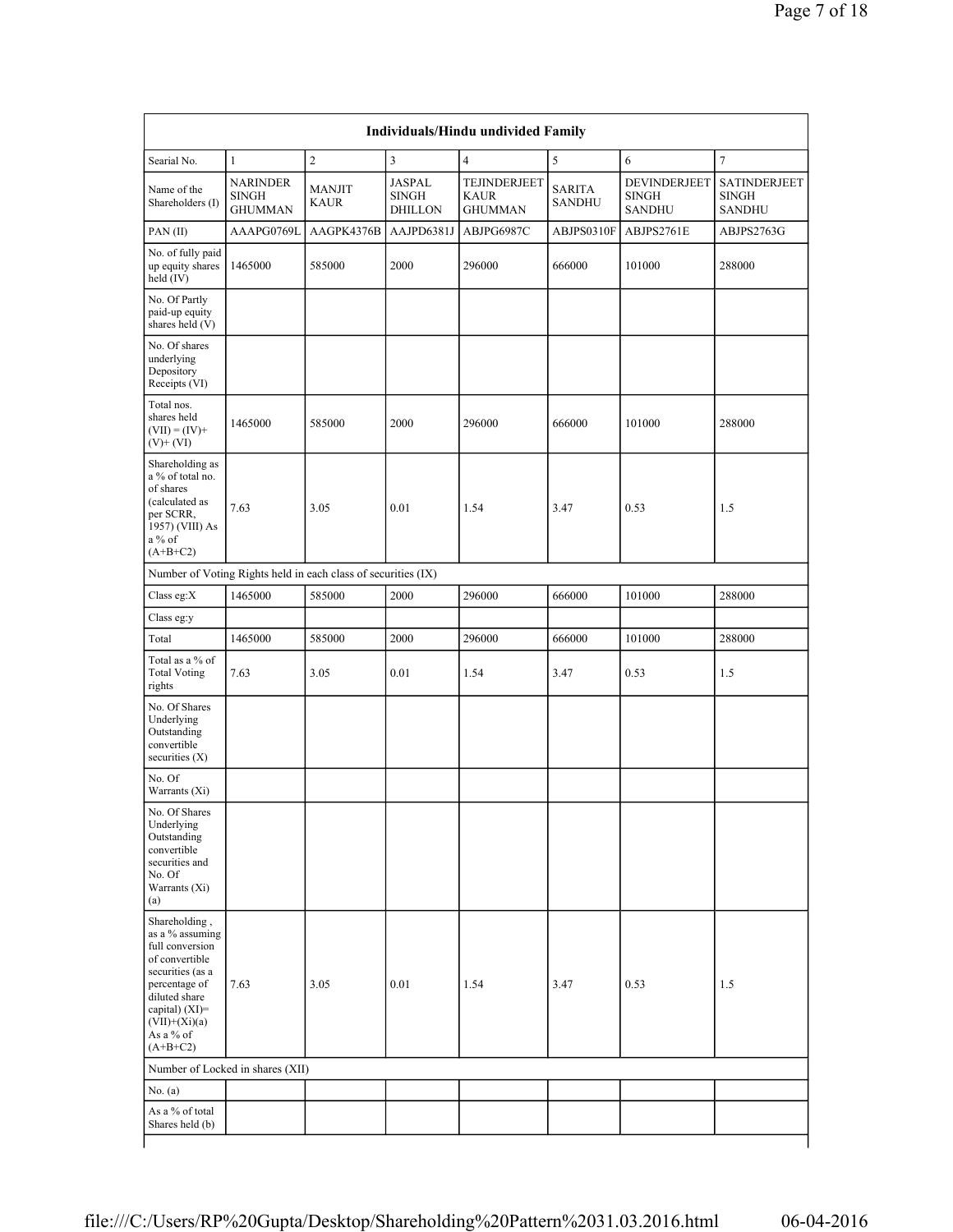| Number of Shares pledged or otherwise encumbered (XIII)                 |         |        |      |        |        |        |        |
|-------------------------------------------------------------------------|---------|--------|------|--------|--------|--------|--------|
| No. $(a)$                                                               |         |        |      |        |        |        |        |
| As a % of total<br>Shares held (b)                                      |         |        |      |        |        |        |        |
| Number of<br>equity shares<br>held in<br>dematerialized<br>form $(XIV)$ | 1465000 | 585000 | 2000 | 296000 | 666000 | 101000 | 288000 |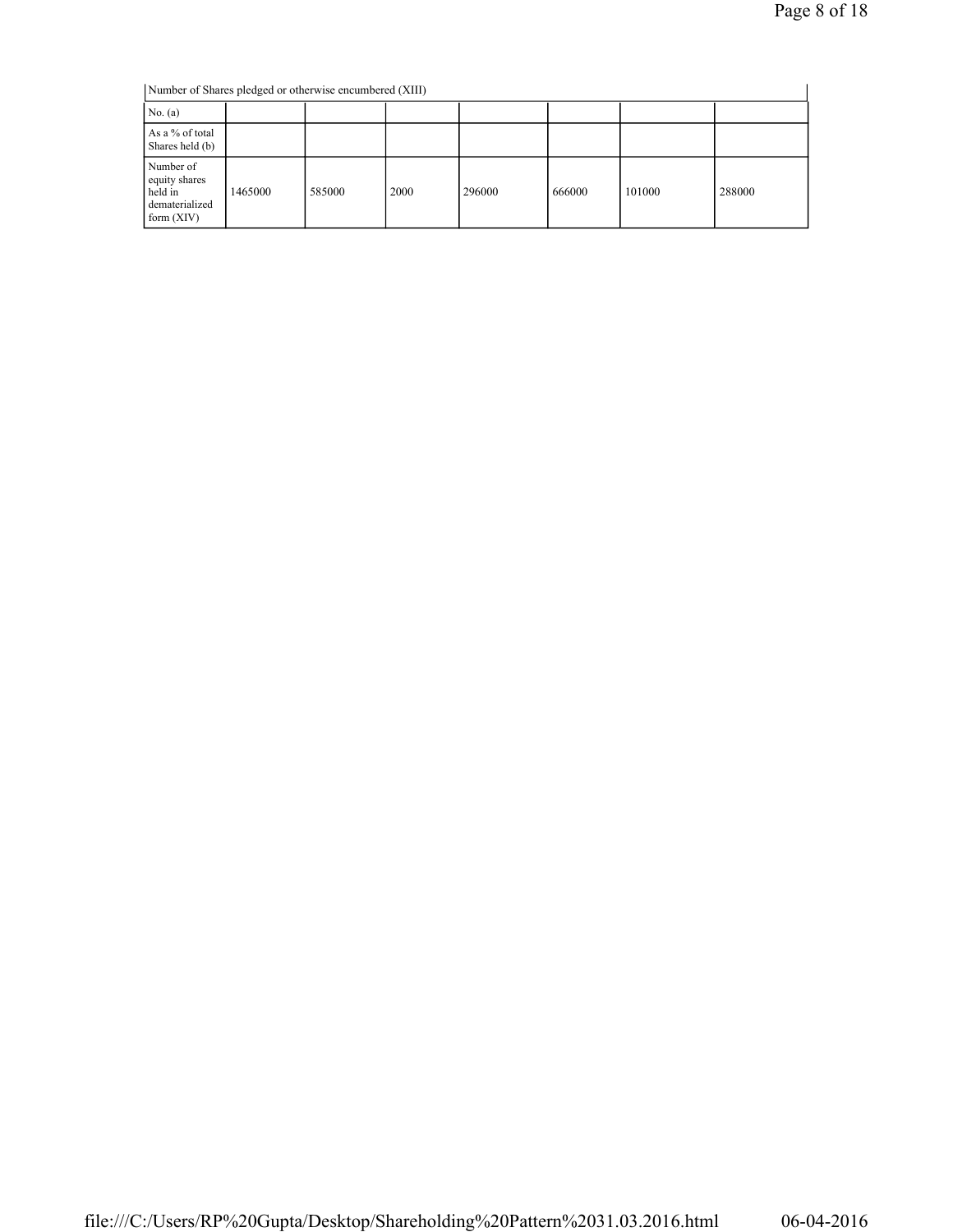|                                                                                                                                                                                              |                                |                                                               | Individuals/Hindu undivided Family |                                |                                     |                        |
|----------------------------------------------------------------------------------------------------------------------------------------------------------------------------------------------|--------------------------------|---------------------------------------------------------------|------------------------------------|--------------------------------|-------------------------------------|------------------------|
| Searial No.                                                                                                                                                                                  | 8                              | 9                                                             | 10                                 | 11                             | 12                                  | 13                     |
| Name of the<br>Shareholders (I)                                                                                                                                                              | <b>GURBIR</b><br><b>SANDHU</b> | <b>GURDIAL</b><br><b>KAUR</b>                                 | <b>SHANA</b><br><b>GHUMMAN</b>     | <b>SUMER</b><br><b>GHUMMAN</b> | <b>JIT MOHINDAR</b><br><b>SINGH</b> | ANGAD<br><b>SANDHU</b> |
| PAN(II)                                                                                                                                                                                      | ABJPS6626A                     | AEVPG5900N                                                    | AGGPG1329Q                         | AHMPG7844D                     | AHOPS1196G                          | AVJPS6029H             |
| No. of fully paid<br>up equity shares<br>held (IV)                                                                                                                                           | 323000                         | 32000                                                         | 12000                              | 1000                           | 6000                                | 152000                 |
| No. Of Partly paid-<br>up equity shares<br>held(V)                                                                                                                                           |                                |                                                               |                                    |                                |                                     |                        |
| No. Of shares<br>underlying<br>Depository<br>Receipts (VI)                                                                                                                                   |                                |                                                               |                                    |                                |                                     |                        |
| Total nos. shares<br>held $(VII) = (IV) +$<br>$(V)$ + $(VI)$                                                                                                                                 | 323000                         | 32000                                                         | 12000                              | 1000                           | 6000                                | 152000                 |
| Shareholding as a<br>% of total no. of<br>shares (calculated<br>as per SCRR,<br>1957) (VIII) As a<br>% of $(A+B+C2)$                                                                         | 1.68                           | 0.17                                                          | 0.06                               | 0.01                           | 0.03                                | 0.79                   |
|                                                                                                                                                                                              |                                | Number of Voting Rights held in each class of securities (IX) |                                    |                                |                                     |                        |
| Class eg:X                                                                                                                                                                                   | 323000                         | 32000                                                         | 12000                              | 1000                           | 6000                                | 152000                 |
| Class eg:y                                                                                                                                                                                   |                                |                                                               |                                    |                                |                                     |                        |
| Total                                                                                                                                                                                        | 323000                         | 32000                                                         | 12000                              | 1000                           | 6000                                | 152000                 |
| Total as a % of<br><b>Total Voting rights</b>                                                                                                                                                | 1.68                           | 0.17                                                          | 0.06                               | 0.01                           | 0.03                                | 0.79                   |
| No. Of Shares<br>Underlying<br>Outstanding<br>convertible<br>securities $(X)$                                                                                                                |                                |                                                               |                                    |                                |                                     |                        |
| No. Of Warrants<br>$(X_i)$                                                                                                                                                                   |                                |                                                               |                                    |                                |                                     |                        |
| No. Of Shares<br>Underlying<br>Outstanding<br>convertible<br>securities and No.<br>Of Warrants (Xi)<br>(a)                                                                                   |                                |                                                               |                                    |                                |                                     |                        |
| Shareholding, as a<br>% assuming full<br>conversion of<br>convertible<br>securities (as a<br>percentage of<br>diluted share<br>capital) $(XI) = (VII)$<br>$+(Xi)(a)$ As a % of<br>$(A+B+C2)$ | 1.68                           | 0.17                                                          | 0.06                               | 0.01                           | 0.03                                | 0.79                   |
| Number of Locked in shares (XII)                                                                                                                                                             |                                |                                                               |                                    |                                |                                     |                        |
| No. $(a)$                                                                                                                                                                                    |                                |                                                               |                                    |                                |                                     |                        |
| As a % of total<br>Shares held (b)                                                                                                                                                           |                                |                                                               |                                    |                                |                                     |                        |
|                                                                                                                                                                                              |                                | Number of Shares pledged or otherwise encumbered (XIII)       |                                    |                                |                                     |                        |
| No. $(a)$                                                                                                                                                                                    |                                |                                                               |                                    |                                |                                     |                        |
| As a % of total<br>Shares held (b)                                                                                                                                                           |                                |                                                               |                                    |                                |                                     |                        |
|                                                                                                                                                                                              | 323000                         | 32000                                                         | 12000                              | 1000                           | 6000                                | 152000                 |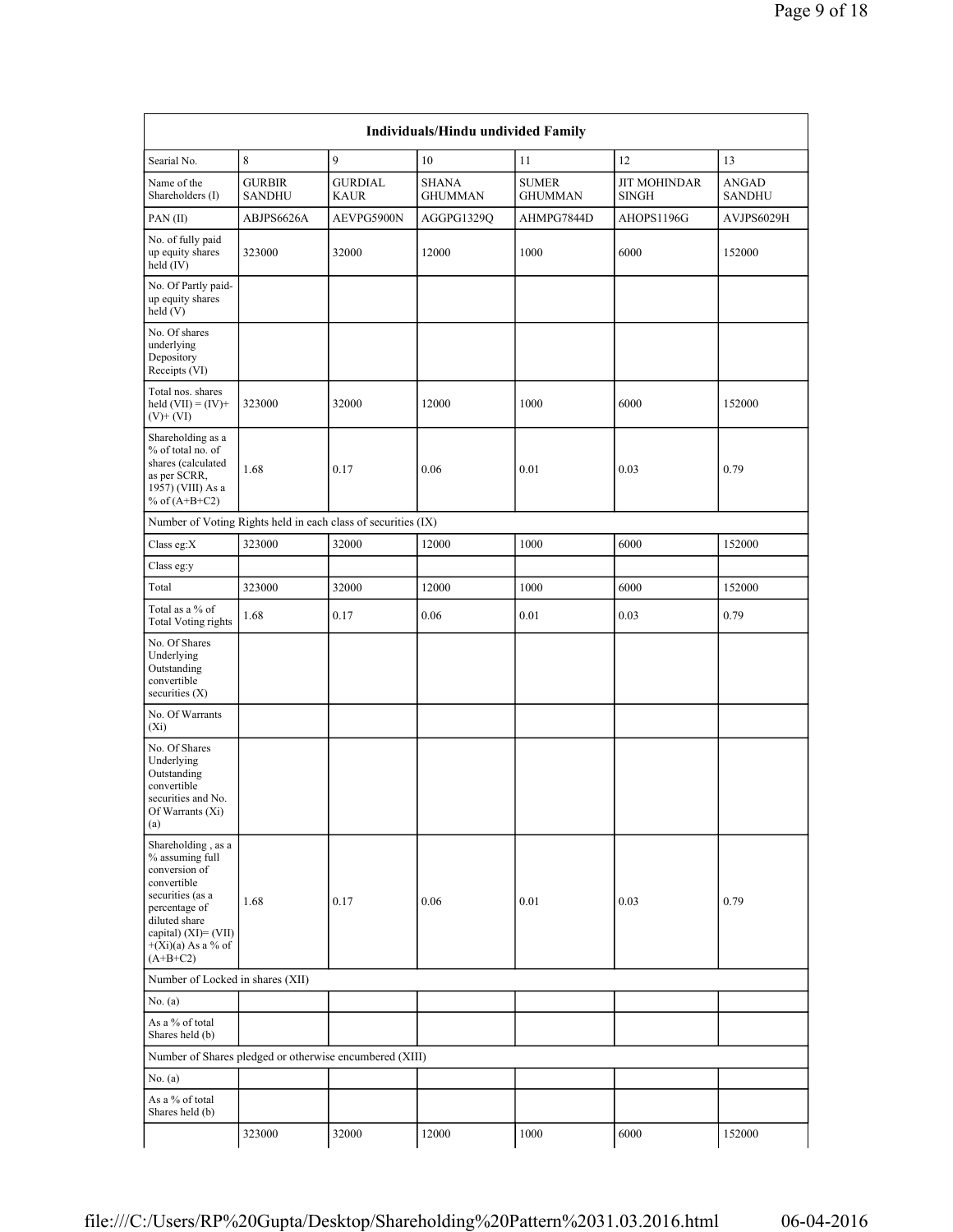|  | Number of equity<br>shares held in<br>dematerialized<br>form $(XIV)$ |  |  |  |  |  |  |
|--|----------------------------------------------------------------------|--|--|--|--|--|--|
|--|----------------------------------------------------------------------|--|--|--|--|--|--|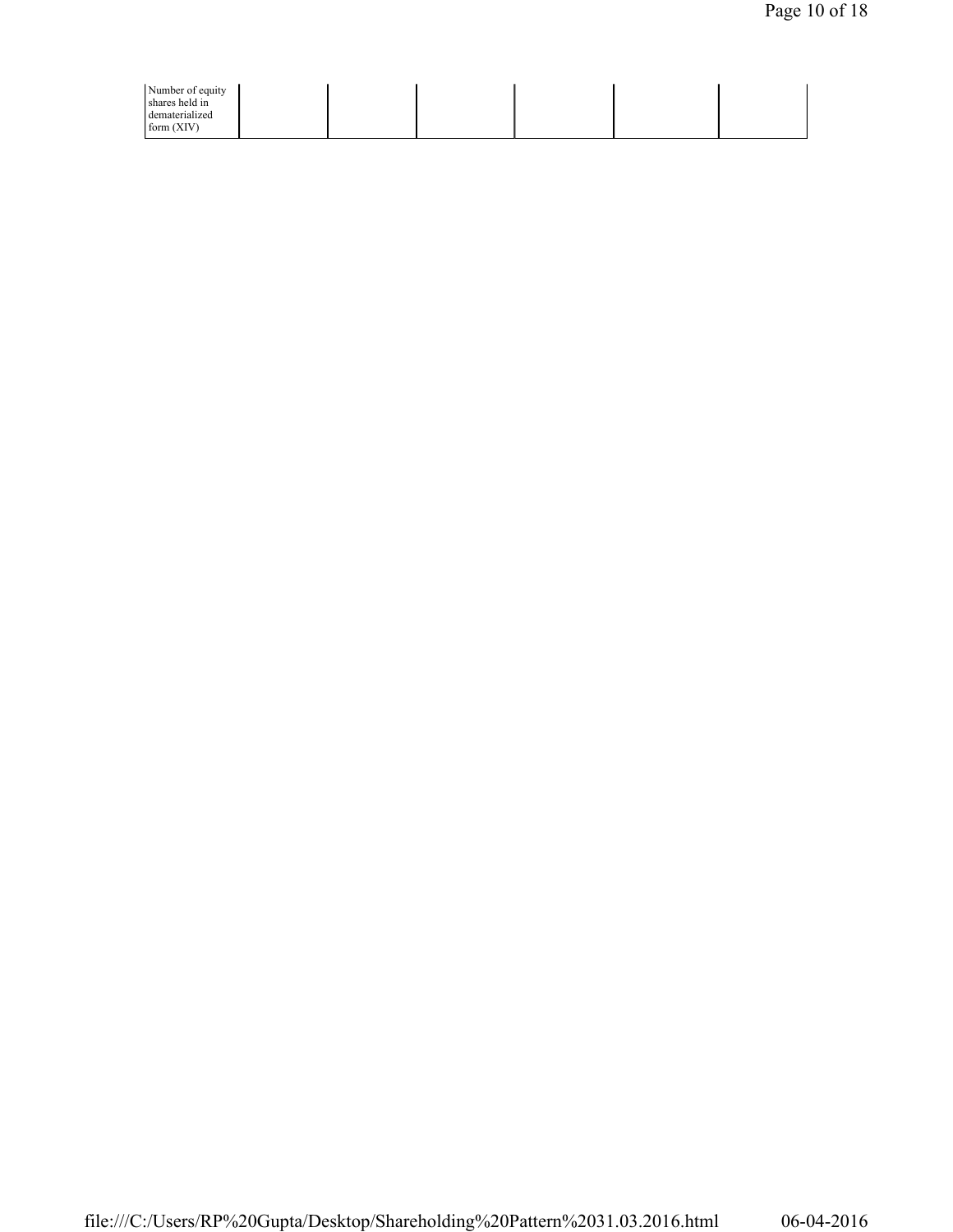|                                                                                                                                                                                           | Individuals/Hindu undivided Family                            |
|-------------------------------------------------------------------------------------------------------------------------------------------------------------------------------------------|---------------------------------------------------------------|
| Searial No.                                                                                                                                                                               |                                                               |
| Name of the<br>Shareholders (I)                                                                                                                                                           | Click here to go back                                         |
| PAN(II)                                                                                                                                                                                   | Total                                                         |
| No. of fully paid<br>up equity shares<br>held (IV)                                                                                                                                        | 3929000                                                       |
| No. Of Partly paid-<br>up equity shares<br>held (V)                                                                                                                                       |                                                               |
| No. Of shares<br>underlying<br>Depository<br>Receipts (VI)                                                                                                                                |                                                               |
| Total nos. shares<br>held $(VII) = (IV) +$<br>$(V)$ + $(VI)$                                                                                                                              | 3929000                                                       |
| Shareholding as a<br>% of total no. of<br>shares (calculated<br>as per SCRR,<br>1957) (VIII) As a<br>% of $(A+B+C2)$                                                                      | 20.46                                                         |
|                                                                                                                                                                                           | Number of Voting Rights held in each class of securities (IX) |
| Class eg: $X$                                                                                                                                                                             | 3929000                                                       |
| Class eg:y                                                                                                                                                                                |                                                               |
| Total                                                                                                                                                                                     | 3929000                                                       |
| Total as a % of<br><b>Total Voting rights</b>                                                                                                                                             | 20.46                                                         |
| No. Of Shares<br>Underlying<br>Outstanding<br>convertible<br>securities (X)                                                                                                               |                                                               |
| No. Of Warrants<br>$(X_i)$                                                                                                                                                                |                                                               |
| No. Of Shares<br>Underlying<br>Outstanding<br>convertible<br>securities and No.<br>Of Warrants (Xi)<br>(a)                                                                                |                                                               |
| Shareholding, as a<br>% assuming full<br>conversion of<br>convertible<br>securities (as a<br>percentage of<br>diluted share<br>capital) (XI)= (VII)<br>$+(Xi)(a)$ As a % of<br>$(A+B+C2)$ | 20.46                                                         |
| Number of Locked in shares (XII)                                                                                                                                                          |                                                               |
| No. (a)                                                                                                                                                                                   |                                                               |
| As a % of total<br>Shares held (b)                                                                                                                                                        |                                                               |
|                                                                                                                                                                                           | Number of Shares pledged or otherwise encumbered (XIII)       |
| No. $(a)$                                                                                                                                                                                 |                                                               |
| As a % of total<br>Shares held (b)                                                                                                                                                        |                                                               |
|                                                                                                                                                                                           | 3929000                                                       |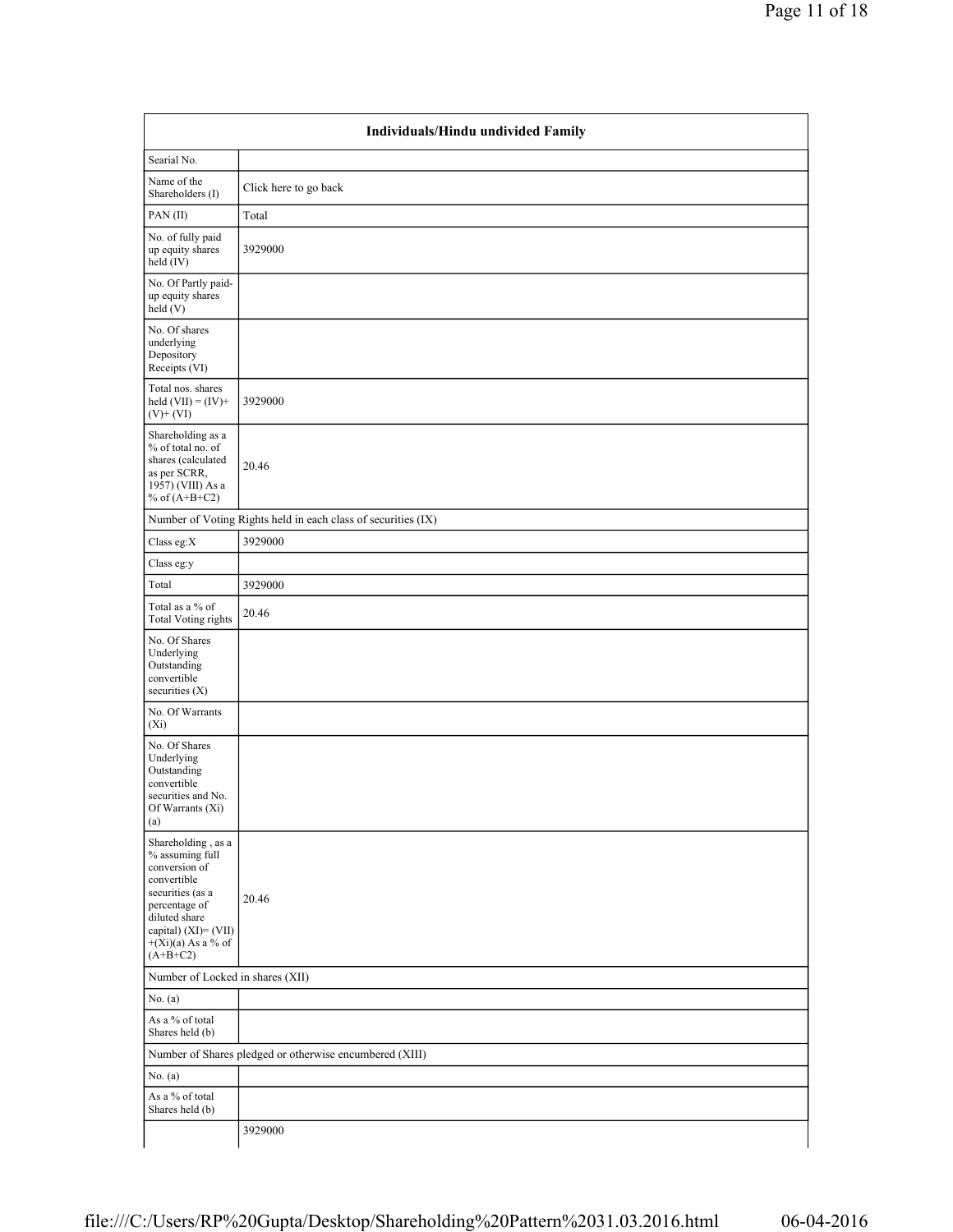Number of equity shares held in dematerialized form (XIV)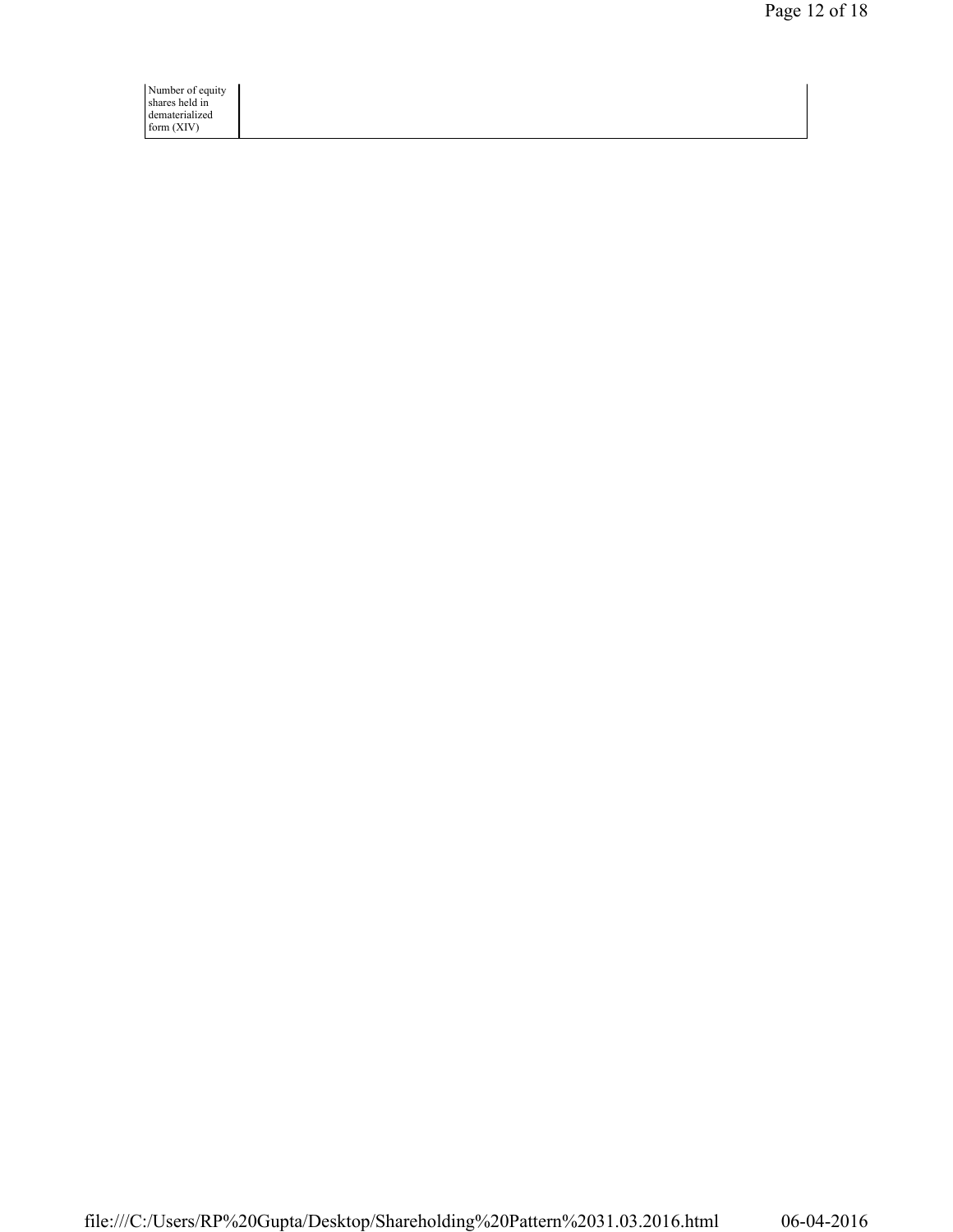| Any Other (specify)                                                                                                                                                                   |                                                                |                                           |                                                      |                                             |                                                                  |                                                                     |  |
|---------------------------------------------------------------------------------------------------------------------------------------------------------------------------------------|----------------------------------------------------------------|-------------------------------------------|------------------------------------------------------|---------------------------------------------|------------------------------------------------------------------|---------------------------------------------------------------------|--|
| Searial No.                                                                                                                                                                           | 1                                                              | $\overline{c}$                            | 3                                                    | $\overline{4}$                              | 5                                                                | 6                                                                   |  |
| Category                                                                                                                                                                              | <b>Bodies Corporate</b>                                        | <b>Bodies</b><br>Corporate                | <b>Bodies Corporate</b>                              | <b>Bodies</b><br>Corporate                  | <b>Bodies Corporate</b>                                          | <b>Bodies Corporate</b>                                             |  |
| Name of the<br>Shareholders (I)                                                                                                                                                       | AMAR<br><b>ENGINEERING</b><br><b>COMPANY PVT</b><br><b>LTD</b> | ANGAD<br><b>ESTATES PVT</b><br><b>LTD</b> | O D FINANCE<br>AND<br><b>INVESTMENT</b><br>$(P)$ LTD | <b>TSL</b><br><b>HOLDINGS</b><br><b>LTD</b> | <b>ULTRA</b><br><b>PORTFOLIO</b><br>MANAGEMENT<br><b>PVT LTD</b> | <b>B S SANDHU</b><br><b>AND</b><br><b>ASSOCIATES</b><br>PRIVATE LTD |  |
| PAN(II)                                                                                                                                                                               | AAACA0214F                                                     | AAACA8041Q                                | AAACO0299G                                           | AAACT3448E                                  | AAACU0117D                                                       | AABCB8936E                                                          |  |
| No. of the<br>Shareholders (I)                                                                                                                                                        | 1                                                              | $\mathbf{1}$                              | $\mathbf{1}$                                         | 1                                           | $\mathbf{1}$                                                     | $\mathbf{1}$                                                        |  |
| No. of fully paid<br>up equity shares<br>held $(IV)$                                                                                                                                  | 707155                                                         | 1655000                                   | 1536989                                              | 2790200                                     | 978590                                                           | 285200                                                              |  |
| No. Of Partly paid-<br>up equity shares<br>held(V)                                                                                                                                    |                                                                |                                           |                                                      |                                             |                                                                  |                                                                     |  |
| No. Of shares<br>underlying<br>Depository<br>Receipts (VI)                                                                                                                            |                                                                |                                           |                                                      |                                             |                                                                  |                                                                     |  |
| Total nos. shares<br>held $(VII) = (IV) +$<br>$(V)$ + $(VI)$                                                                                                                          | 707155                                                         | 1655000                                   | 1536989                                              | 2790200                                     | 978590                                                           | 285200                                                              |  |
| Shareholding as a<br>% of total no. of<br>shares (calculated<br>as per SCRR,<br>1957) (VIII) As a<br>% of $(A+B+C2)$                                                                  | 3.68                                                           | 8.62                                      | 8                                                    | 14.53                                       | 5.1                                                              | 1.49                                                                |  |
|                                                                                                                                                                                       | Number of Voting Rights held in each class of securities (IX)  |                                           |                                                      |                                             |                                                                  |                                                                     |  |
| Class eg: X                                                                                                                                                                           | 707155                                                         | 1655000                                   | 1536989                                              | 2790200                                     | 978590                                                           | 285200                                                              |  |
| Class eg:y                                                                                                                                                                            |                                                                |                                           |                                                      |                                             |                                                                  |                                                                     |  |
| Total                                                                                                                                                                                 | 707155                                                         | 1655000                                   | 1536989                                              | 2790200                                     | 978590                                                           | 285200                                                              |  |
| Total as a % of<br><b>Total Voting rights</b>                                                                                                                                         | 3.68                                                           | 8.62                                      | 8                                                    | 14.53                                       | 5.1                                                              | 1.49                                                                |  |
| No. Of Shares<br>Underlying<br>Outstanding<br>convertible<br>securities $(X)$                                                                                                         |                                                                |                                           |                                                      |                                             |                                                                  |                                                                     |  |
| No. Of Warrants<br>$(X_i)$                                                                                                                                                            |                                                                |                                           |                                                      |                                             |                                                                  |                                                                     |  |
| No. Of Shares<br>Underlying<br>Outstanding<br>convertible<br>securities and No.<br>Of Warrants (Xi)<br>(a)                                                                            |                                                                |                                           |                                                      |                                             |                                                                  |                                                                     |  |
| Shareholding, as a<br>% assuming full<br>conversion of<br>convertible<br>securities (as a<br>percentage of<br>diluted share<br>capital) (XI)= (VII)<br>$+(X)$ As a % of<br>$(A+B+C2)$ | 3.68                                                           | 8.62                                      | 8                                                    | 14.53                                       | 5.1                                                              | 1.49                                                                |  |
| Number of Locked in shares (XII)                                                                                                                                                      |                                                                |                                           |                                                      |                                             |                                                                  |                                                                     |  |
| No. $(a)$                                                                                                                                                                             |                                                                |                                           |                                                      |                                             |                                                                  |                                                                     |  |
| As a % of total<br>Shares held (b)                                                                                                                                                    |                                                                |                                           |                                                      |                                             |                                                                  |                                                                     |  |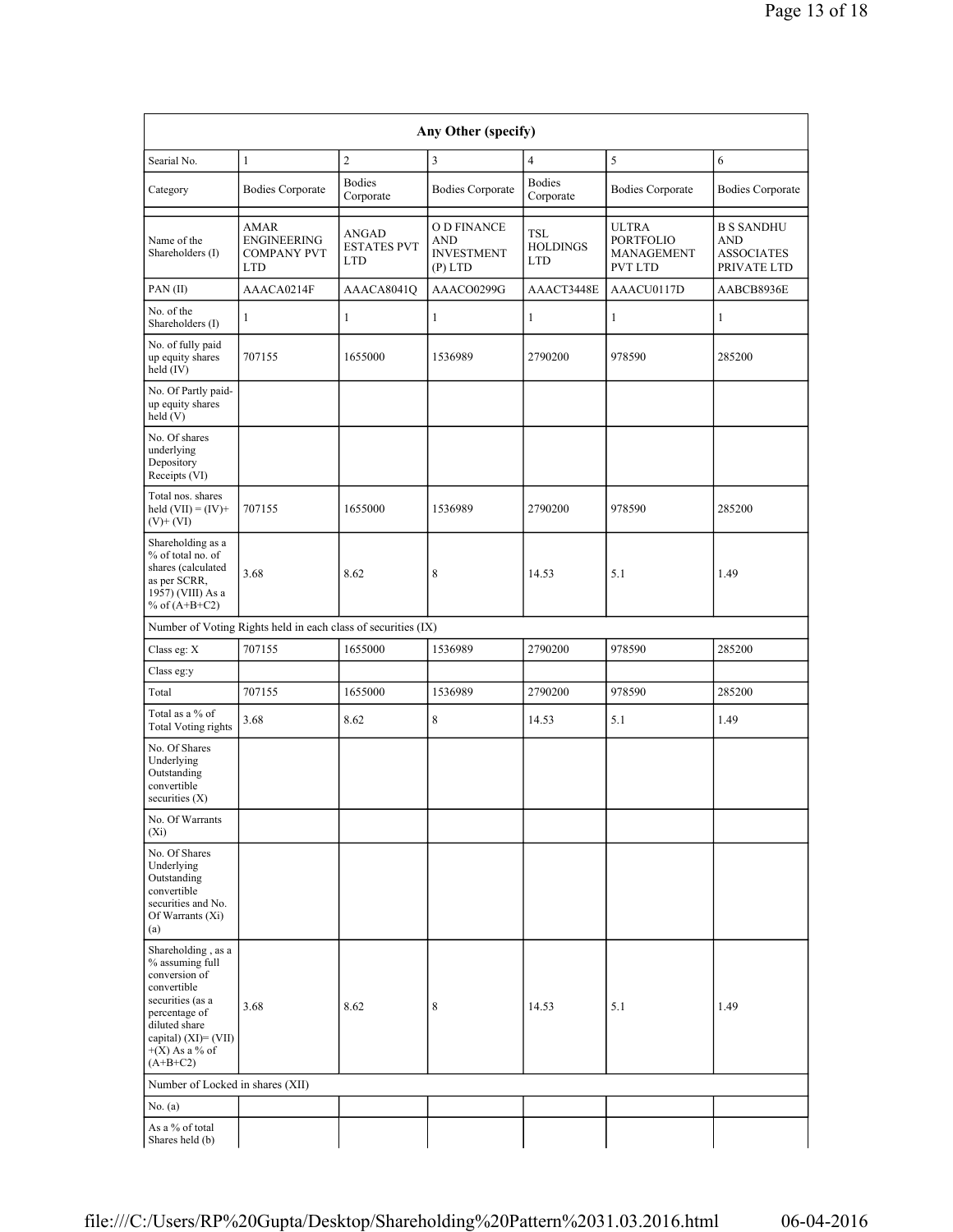Number of Shares pledged or otherwise encumbered (XIII) No. (a) As a % of total Shares held (b) Number of equity shares held in dematerialized form (XIV) 707155 1655000 1536989 2790200 978590 285200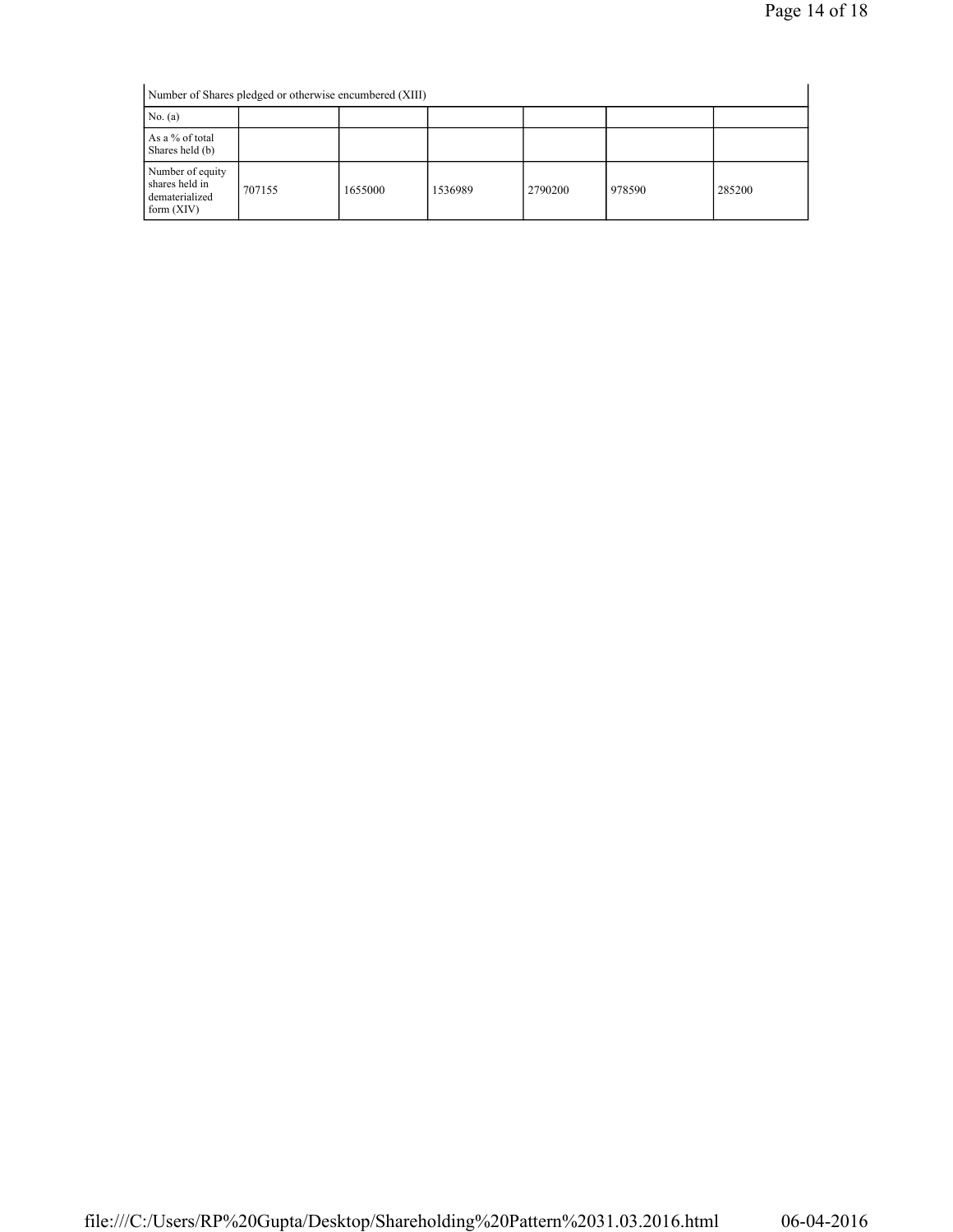| Any Other (specify)                                                                                                                                                                    |                                                               |  |  |  |
|----------------------------------------------------------------------------------------------------------------------------------------------------------------------------------------|---------------------------------------------------------------|--|--|--|
| Searial No.                                                                                                                                                                            |                                                               |  |  |  |
| Category                                                                                                                                                                               | Click here to go back                                         |  |  |  |
| Name of the<br>Shareholders (I)                                                                                                                                                        |                                                               |  |  |  |
| PAN(II)                                                                                                                                                                                | Total                                                         |  |  |  |
| No. of the<br>Shareholders (I)                                                                                                                                                         | 6                                                             |  |  |  |
| No. of fully paid<br>up equity shares<br>held (IV)                                                                                                                                     | 7953134                                                       |  |  |  |
| No. Of Partly paid-<br>up equity shares<br>held (V)                                                                                                                                    |                                                               |  |  |  |
| No. Of shares<br>underlying<br>Depository<br>Receipts (VI)                                                                                                                             |                                                               |  |  |  |
| Total nos. shares<br>held $(VII) = (IV) +$<br>$(V)$ + $(VI)$                                                                                                                           | 7953134                                                       |  |  |  |
| Shareholding as a<br>% of total no. of<br>shares (calculated<br>as per SCRR,<br>1957) (VIII) As a<br>% of $(A+B+C2)$                                                                   | 41.42                                                         |  |  |  |
|                                                                                                                                                                                        | Number of Voting Rights held in each class of securities (IX) |  |  |  |
| Class eg: X                                                                                                                                                                            | 7953134                                                       |  |  |  |
| Class eg:y                                                                                                                                                                             |                                                               |  |  |  |
| Total                                                                                                                                                                                  | 7953134                                                       |  |  |  |
| Total as a % of<br><b>Total Voting rights</b>                                                                                                                                          | 41.42                                                         |  |  |  |
| No. Of Shares<br>Underlying<br>Outstanding<br>convertible<br>securities (X)                                                                                                            |                                                               |  |  |  |
| No. Of Warrants<br>$(X_i)$                                                                                                                                                             |                                                               |  |  |  |
| No. Of Shares<br>Underlying<br>Outstanding<br>convertible<br>securities and No.<br>Of Warrants (Xi)<br>(a)                                                                             |                                                               |  |  |  |
| Shareholding, as a<br>% assuming full<br>conversion of<br>convertible<br>securities (as a<br>percentage of<br>diluted share<br>capital) $(XI)=(VII)$<br>$+(X)$ As a % of<br>$(A+B+C2)$ | 41.42                                                         |  |  |  |
| Number of Locked in shares (XII)                                                                                                                                                       |                                                               |  |  |  |
| No. (a)                                                                                                                                                                                |                                                               |  |  |  |
| As a % of total<br>Shares held (b)                                                                                                                                                     |                                                               |  |  |  |
| Number of Shares pledged or otherwise encumbered (XIII)                                                                                                                                |                                                               |  |  |  |
| No. $(a)$                                                                                                                                                                              |                                                               |  |  |  |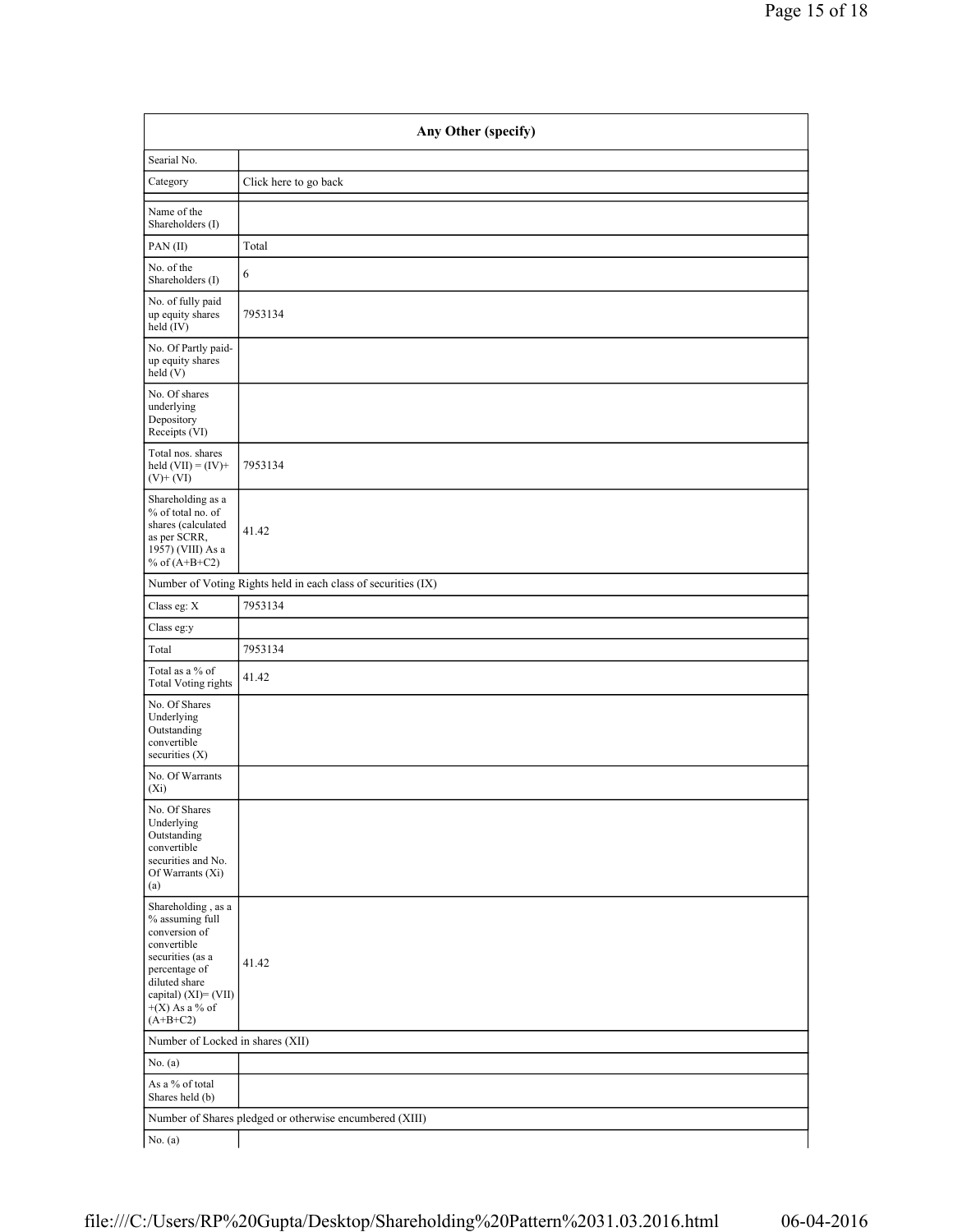| As a % of total<br>Shares held (b)                                   |         |
|----------------------------------------------------------------------|---------|
| Number of equity<br>shares held in<br>dematerialized<br>form $(XIV)$ | 7953134 |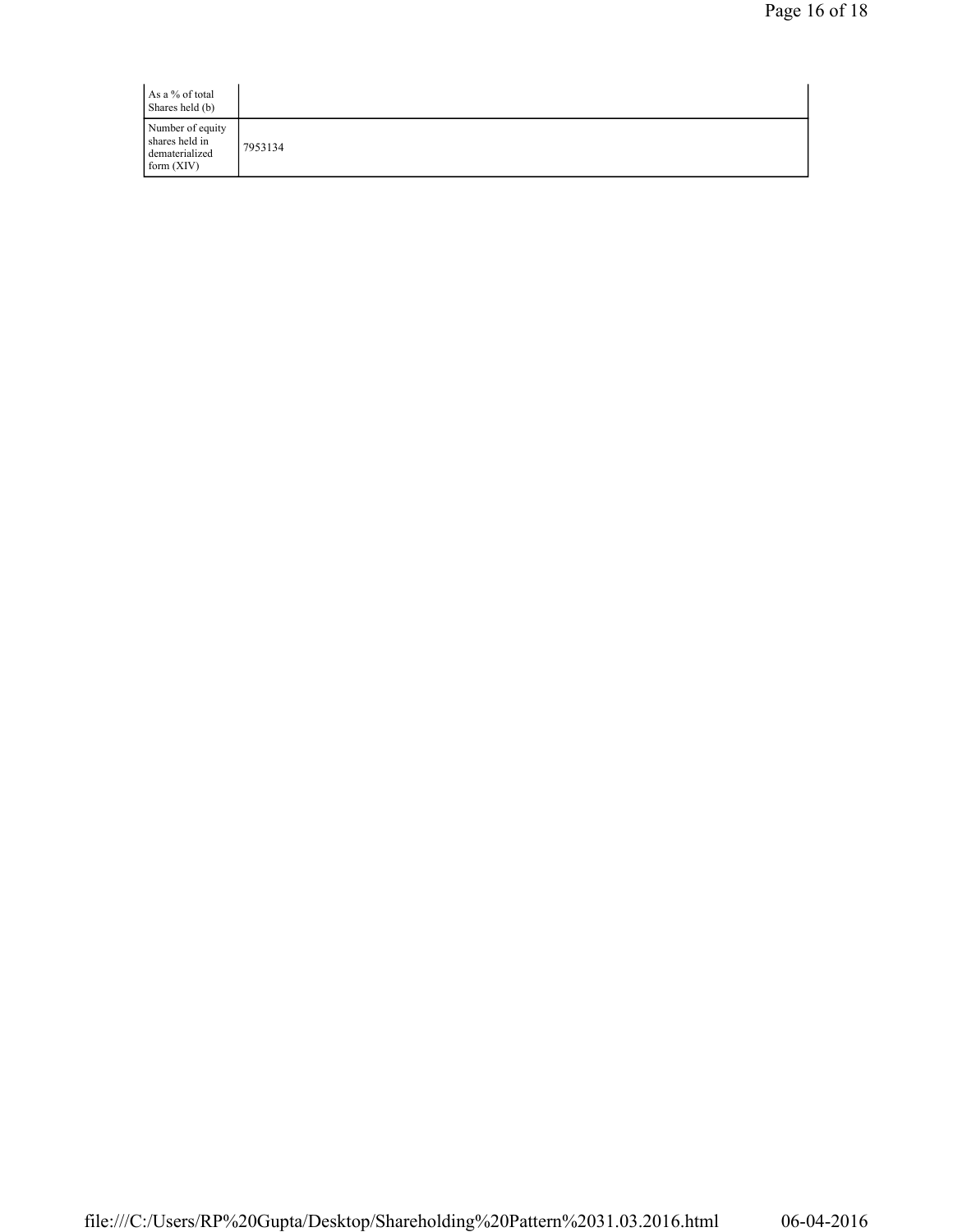| Individuals - ii. Individual shareholders holding nominal share capital in excess of Rs. 2 lakhs.                                                                                        |                                                               |                       |  |  |  |  |
|------------------------------------------------------------------------------------------------------------------------------------------------------------------------------------------|---------------------------------------------------------------|-----------------------|--|--|--|--|
| Searial No.                                                                                                                                                                              | $\,1$                                                         |                       |  |  |  |  |
| Name of the<br>Shareholders (I)                                                                                                                                                          | LINCOLN P COELHO                                              | Click here to go back |  |  |  |  |
| PAN(II)                                                                                                                                                                                  | AEGPC1227D                                                    | Total                 |  |  |  |  |
| No. of fully paid<br>up equity shares<br>held (IV)                                                                                                                                       | 200000                                                        | 200000                |  |  |  |  |
| No. Of Partly paid-<br>up equity shares<br>held (V)                                                                                                                                      |                                                               |                       |  |  |  |  |
| No. Of shares<br>underlying<br>Depository<br>Receipts (VI)                                                                                                                               |                                                               |                       |  |  |  |  |
| Total nos. shares<br>held $(VII) = (IV) +$<br>$(V)$ + $(VI)$                                                                                                                             | 200000                                                        | 200000                |  |  |  |  |
| Shareholding as a<br>% of total no. of<br>shares (calculated<br>as per SCRR,<br>1957) (VIII) As a<br>% of $(A+B+C2)$                                                                     | 1.04                                                          | 1.04                  |  |  |  |  |
|                                                                                                                                                                                          | Number of Voting Rights held in each class of securities (IX) |                       |  |  |  |  |
| Class eg: X                                                                                                                                                                              | 200000                                                        | 200000                |  |  |  |  |
| Class eg:y                                                                                                                                                                               |                                                               |                       |  |  |  |  |
| Total                                                                                                                                                                                    | 200000                                                        | 200000                |  |  |  |  |
| Total as a % of<br><b>Total Voting rights</b>                                                                                                                                            | 1.04                                                          | 1.04                  |  |  |  |  |
| No. Of Shares<br>Underlying<br>Outstanding<br>convertible<br>securities (X)                                                                                                              |                                                               |                       |  |  |  |  |
| No. Of Warrants<br>$(X_i)$                                                                                                                                                               |                                                               |                       |  |  |  |  |
| No. Of Shares<br>Underlying<br>Outstanding<br>convertible<br>securities and No.<br>Of Warrants (Xi)<br>(a)                                                                               |                                                               |                       |  |  |  |  |
| Shareholding, as a<br>% assuming full<br>conversion of<br>convertible<br>securities (as a<br>percentage of<br>diluted share<br>capital) $(XI) = (VII)$<br>$+(X)$ As a % of<br>$(A+B+C2)$ | 1.04                                                          | 1.04                  |  |  |  |  |
|                                                                                                                                                                                          | Number of Locked in shares (XII)                              |                       |  |  |  |  |
| No. (a)                                                                                                                                                                                  |                                                               |                       |  |  |  |  |
| As a % of total<br>Shares held (b)                                                                                                                                                       |                                                               |                       |  |  |  |  |
| Number of equity<br>shares held in<br>dematerialized<br>form $(XIV)$                                                                                                                     | 200000                                                        | 200000                |  |  |  |  |